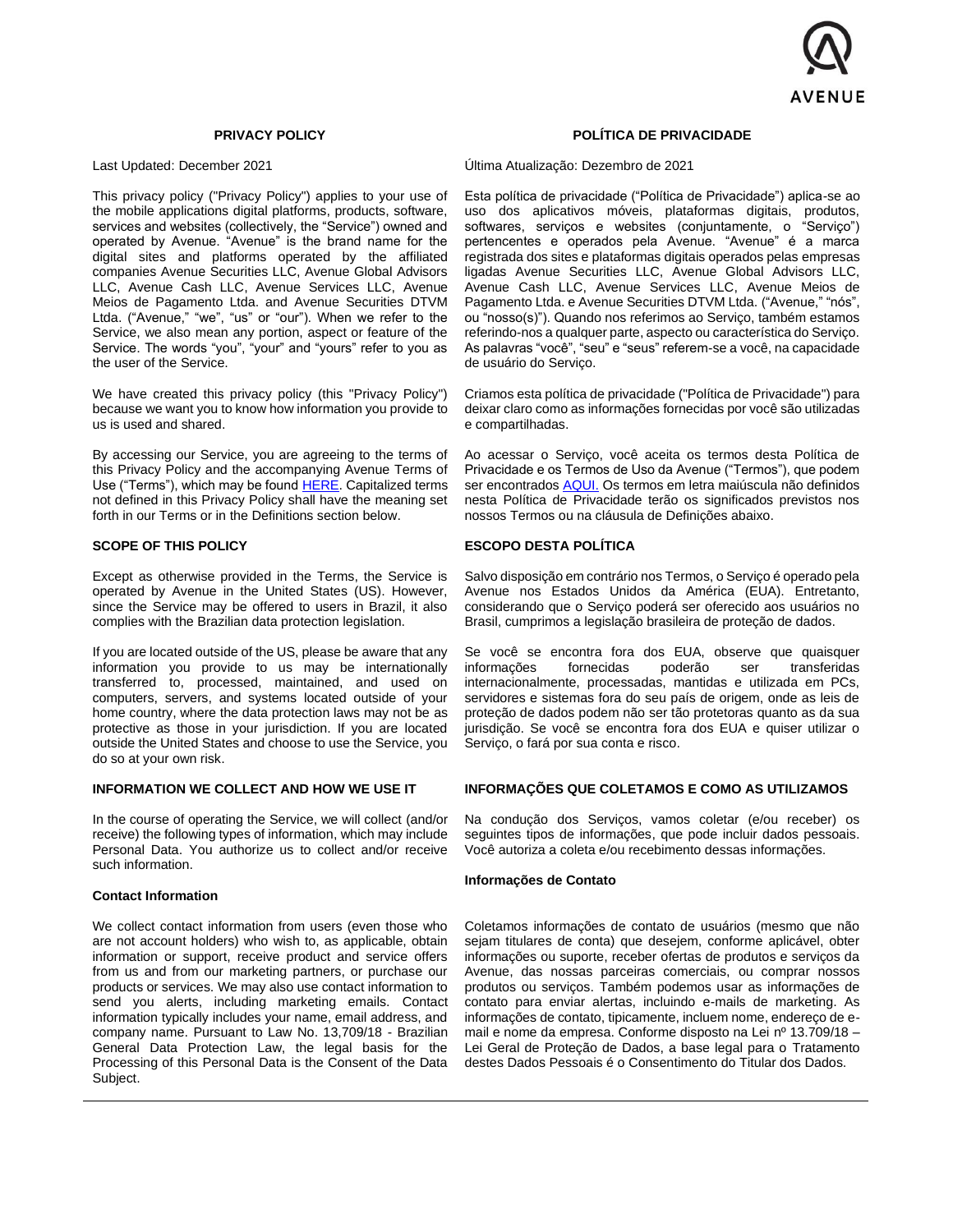

# **Use of the Service**

In order to have full use of the Service, you must create an account via a login and password and submit an application. When submitting an application, you will be asked to provide certain Personal Data, such as your name, physical address, telephone number, gender, nationality, marital status, employment details, number of dependents, tax identification number (or similar government identifier), and bank account details. This information is used to assess your financial situation and credit standing to allow use of the Service and facilitate proper account funding. Access to and review of such information is informed to the Data Subject in one or more Additional Agreements. Pursuant to Law No. 13,709/18 - Brazilian General Data Protection Law, the legal bases for the Processing of Personal Data are: (i) compliance with legal or regulatory obligation and (ii) execution of a contract or preliminary procedures related to a contract to which the Data Subject is a party, at the request of the Data Subject.

### **From Your Activity**

In an ongoing effort to improve our Service, we automatically collect certain information regarding the activity of our users. This information includes the device from which you access the Service, your IP addresses, browser type and language, referring and exit pages and URLs, date and time, amount of time spent on particular pages, what sections of the Service you visit, and similar information concerning your use of the Service. We may also collect information about your device, such as the type of device, your Advertising Identifier (IDFA or AdID), operating system and version, carrier, and network type. Pursuant to Law No. 13,709/18 - Brazilian General Data Protection Law, the legal basis for the Processing of this Personal Data is the Consent of the Data Subject.

### **Geolocational Information**

While you are using the Service on a mobile device, we may, with your Consent, automatically collect geolocational information from your mobile device, wireless carrier, and/or certain third-party service providers. Such information is collectively called the "Geolocational Information." Collection of Geolocational Information occurs only when the Service is running on your mobile device. Although you may decline to allow us to collect Geolocational Information, if you decline, some of the functions and features of the Service may not be available to you on your mobile device. Pursuant to Law No. 13,709/18 - Brazilian General Data Protection Law, the legal basis for the Processing of this Personal Data is the Consent of the Data Subject.

#### **From Cookies**

Cookies are small packets of data that a web server stores on your computer's hard drive so that your computer will "remember" information about your visit. We may use both session cookies, which expire once you close your web browser, and persistent cookies, which stay on your computer until you delete them and other similar technologies to help us collect data and to enhance your experience with the Service. We may use cookies and such similar technologies for various purposes, including, without limitation, to authenticate users, personalize your experience, analyze which portions of the Service are visited or used most

## **Uso do Serviço**

Para uso total do Serviço, você deve criar uma conta por meio de login e senha e preencher um cadastro. No cadastro, será solicitado o fornecimento de determinados Dados Pessoais, tais como o seu nome, endereço físico, números de telefone, gênero, nacionalidade, estado civil, informações profissionais, número de dependentes, número de identificação (RG e CPF) e detalhes da conta bancária. Estas informações serão utilizadas para avaliar a sua situação financeira e condição de crédito para permitir o uso do Serviço e facilitar o devido financiamento da conta. O Titular dos Dados é informado que a Avenue terá acesso e revisará essas informações em mais de um Contrato Adicional. Conforme disposto na Lei Nº 13.709/18 - Lei Geral de Proteção de Dados, a base legal para o Tratamento destes Dados Pessoais é: (i) o cumprimento das obrigações legais e regulatórias e (ii) a assinatura de contrato ou procedimentos preliminares referentes ao contrato, no qual o Titular dos Dados é parte, mediante solicitação do Titular dos Dados.

#### **Sua Atividade**

Envidando esforço contínuo para aperfeiçoar o Serviço, automaticamente coletamos determinadas informações com relação a atividade dos nossos usuários. Estas informações incluem o dispositivo de acesso ao Serviço, endereço de IP, tipo de navegador e idioma, páginas de referência e de saída e URL, data e hora, quantidade de horas gastas em páginas específicas, seções do Serviço visitadas e informações similares concernentes ao uso do Serviço. Além disso, podemos coletar informações sobre o seu dispositivo, tais como tipo de dispositivo, Identificador de Propaganda (IDFA ou AdID), sistema operacional e versão, provedor e tipo de rede. Conforme disposto na Lei Nº 13709/18 - Lei Geral de Proteção de Dados, a base legal para o Tratamento destes Dados Pessoais é o Consentimento do Titular dos Dados.

### **Informações de Geolocalização**

Ao utilizar o Serviço em dispositivo móvel podemos, com o seu Consentimento, coletar automaticamente informações de geolocalização a partir do seu dispositivo móvel, provedor de internet sem fio e/ou determinados prestadores de serviço terceirizados. Essas informações, em conjunto, são denominadas "Informações de Geolocalização". A coleta de Informações de Geolocalização é feita quando o Serviço está em operação no seu dispositivo móvel. Se você não consentir com a coleta de Informações de geolocalização, algumas das funções e características do Serviço podem não ser disponibilizadas no seu dispositivo móvel. Conforme disposto na Lei Nº 13709/18 - Lei Geral de Proteção de Dados, a base legal para o Tratamento destes Dados Pessoais é o Consentimento do Titular dos Dados.

# **Cookies**

Os *cookies* são pequenos pacotes de dados que um servidor da web armazena no disco rígido do seu PC, de tal modo que o seu PC "lembra" as informações da sua visita. Podemos utilizar *cookies* de sessão, que expiram assim que você fecha o seu navegador web, e *cookies* persistentes, que permanecem no seu PC até que você os apague, e outras tecnologias similares para auxílio à coleta de data e melhoria da sua experiência com o Serviço. Podemos utilizar *cookies* e tecnologias similares para diversos fins, incluindo, entre outros, autenticação de usuários, personalização da experiência, análise das partes do Serviço mais visitadas ou utilizadas e medição e melhoria da eficácia de anúncios e promoções. Conforme disposto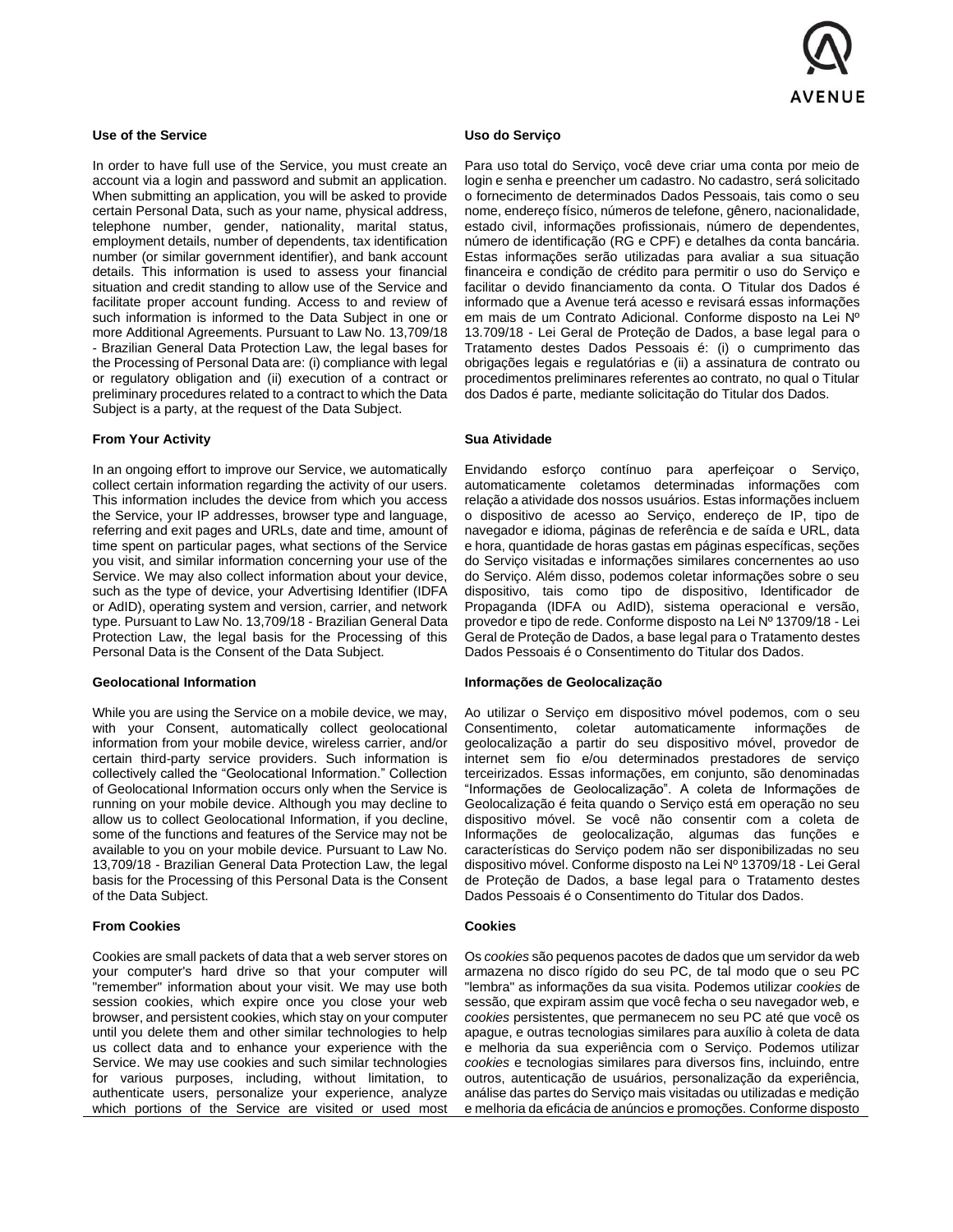

frequently, and measure and optimize advertising and promotional effectiveness. Pursuant to Law No. 13,709/18 - Brazilian General Data Protection Law, the legal basis for the Processing of this Personal Data is the Consent of the Data Subject.

If you do not want us to place a cookie on your hard drive, you may be able to turn that feature off on your computer or mobile device. Please consult your Internet browser's documentation for information on how to do this. However, if you decide not to accept cookies from us, the Service may not function properly.

#### **Web Beacon**

A web beacon is an electronic image, also called single-pixel (1 x 1) or transparent pixel, which placed as a code on a web page. A web beacon has purposes similar to cookies. In addition, a web beacon is used to measure the user's traffic patterns from one page to another in order to maximize the flow of traffic over the internet. The Users and the visitors to Avenue website expressly acknowledge and agree that Avenue may use a data collection system using web beacons to collect data about you.

Please find below a detailed chart with all Personal Data processed by Avenue together with its legal basis pursuant to Law No. 13,709/18 - Brazilian General Data Protection Law:

na Lei Nº 13,709/18 - Lei Geral de Proteção de Dados, a base legal para o Tratamento destes Dados Pessoais é o Consentimento do Titular dos Dados.

Se você não quiser que coloquemos um cookie no seu disco rígido, você poderá desabilitar essa característica no seu PC ou dispositivo móvel. Consulte a documentação do seu Navegador de internet sobre como efetuar esse processo. Entretanto, se você decidir não aceitar os cookies, pode ser que o Serviço não funcione devidamente.

#### **Web beacon**

O *web beacon* é ima imagem eletrônica, também denominada de pixel único (1 x 1) ou pixel transparente, colocada como código em uma página da web. A finalidade de um *web beacon* é similar à do *cookie*. Além disso, o *web beacon* é utilizado para medir os padrões de tráfego do usuário, de uma página para a outra, para minimizar o fluxo de tráfego na internet. O Usuário e o visitante do website da Avenue, de modo expresso, reconhecem e concordam que a Avenue poderá utilizar um sistema de coleta de dados com *web beacon*s para coletar dados sobre você.

Abaixo, o quadro detalhado com todos os Dados Pessoais processados pela Avenue junto com sua a base legal de Tratamento, conforme disposto na Lei Nº 13.709/18 - Lei Geral de Proteção de Dados:

| <b>Personal Data processed by Avenue</b>             |                                                                                                                                                                                                                                                           |                                                                                                                                                                                                                                                                                                                                       | Dados Pessoais tratados pela Avenue                       |                                                                                                                                                                                                                                                              |                                                                                                                                                                                                                                                                                                                                                                                 |
|------------------------------------------------------|-----------------------------------------------------------------------------------------------------------------------------------------------------------------------------------------------------------------------------------------------------------|---------------------------------------------------------------------------------------------------------------------------------------------------------------------------------------------------------------------------------------------------------------------------------------------------------------------------------------|-----------------------------------------------------------|--------------------------------------------------------------------------------------------------------------------------------------------------------------------------------------------------------------------------------------------------------------|---------------------------------------------------------------------------------------------------------------------------------------------------------------------------------------------------------------------------------------------------------------------------------------------------------------------------------------------------------------------------------|
| <b>Purpose</b>                                       | <b>Legal basis</b>                                                                                                                                                                                                                                        | <b>Personal Data</b>                                                                                                                                                                                                                                                                                                                  | <b>Fim</b>                                                | <b>Base Legal</b>                                                                                                                                                                                                                                            | <b>Dados Pessoais</b>                                                                                                                                                                                                                                                                                                                                                           |
| Customer<br>identification<br>and<br>registration    | Compliance<br>with<br>legal or regulatory<br>obligation<br>and<br>execution<br>of<br>a<br>contract<br>or<br>preliminary<br>procedures related<br>to a contract to<br>which<br>the<br>data<br>subject is a party,<br>at the request of<br>the data subject | Name,<br>e-mail.<br>telephone,<br>address.<br>tax<br>identification<br>number, date of<br>mother's<br>birth,<br>name.<br>identification<br>document or drive<br>license.<br>gender,<br>nationality, marital<br>status,<br>spouse's<br>name.<br>professional<br>activity, company,<br>position, income,<br>equity,<br>bank<br>account. | Identificação e<br>registro<br>do<br>Cliente              | Cumprimento<br>de<br>obrigação<br>legal<br>ou<br>regulatória<br>e<br>assinatura de contrato<br>procedimentos<br>ou<br>preliminares referentes<br>a contrato no qual o<br>Titular dos Dados é<br>mediante<br>parte,<br>Titular<br>solicitação do<br>dos Dados | Nome.<br>e-mail.<br>telefone, endereço,<br>número<br>de<br>identificação<br>fiscal,<br>data de nascimento,<br>da<br>nome<br>mãe,<br>documento<br>de<br>identificação<br>ou<br>carteira<br>de<br>gênero,<br>motorista,<br>nacionalidade,<br>estado civil, nome<br>do<br>cônjuge,<br>atividade<br>profissional,<br>empresa,<br>cargo,<br>renda,<br>patrimônio,<br>conta bancária. |
| Validation<br>of<br>customer<br>registration<br>data | Compliance<br>with<br>legal or regulatory<br>obligation                                                                                                                                                                                                   | identification<br>tax<br>number.<br>identification<br>document, date of<br>birth, age, name,<br>mother's<br>name,<br>drive<br>license,<br>home phone, cell<br>address<br>phone,<br>and bank account                                                                                                                                   | Validação dos<br>dados<br>de<br>registro<br>do<br>cliente | Cumprimento<br>de<br>obrigação<br>legal<br>ou<br>regulatória                                                                                                                                                                                                 | número<br>de<br>identificação<br>fiscal,<br>documento<br>de<br>identificação,<br>data<br>de<br>nascimento,<br>idade, nome, nome<br>da mãe, carteira de<br>telefone<br>motorista,<br>do<br>domicílio.<br>telefone<br>celular,<br>endereco<br>e conta<br>bancária                                                                                                                 |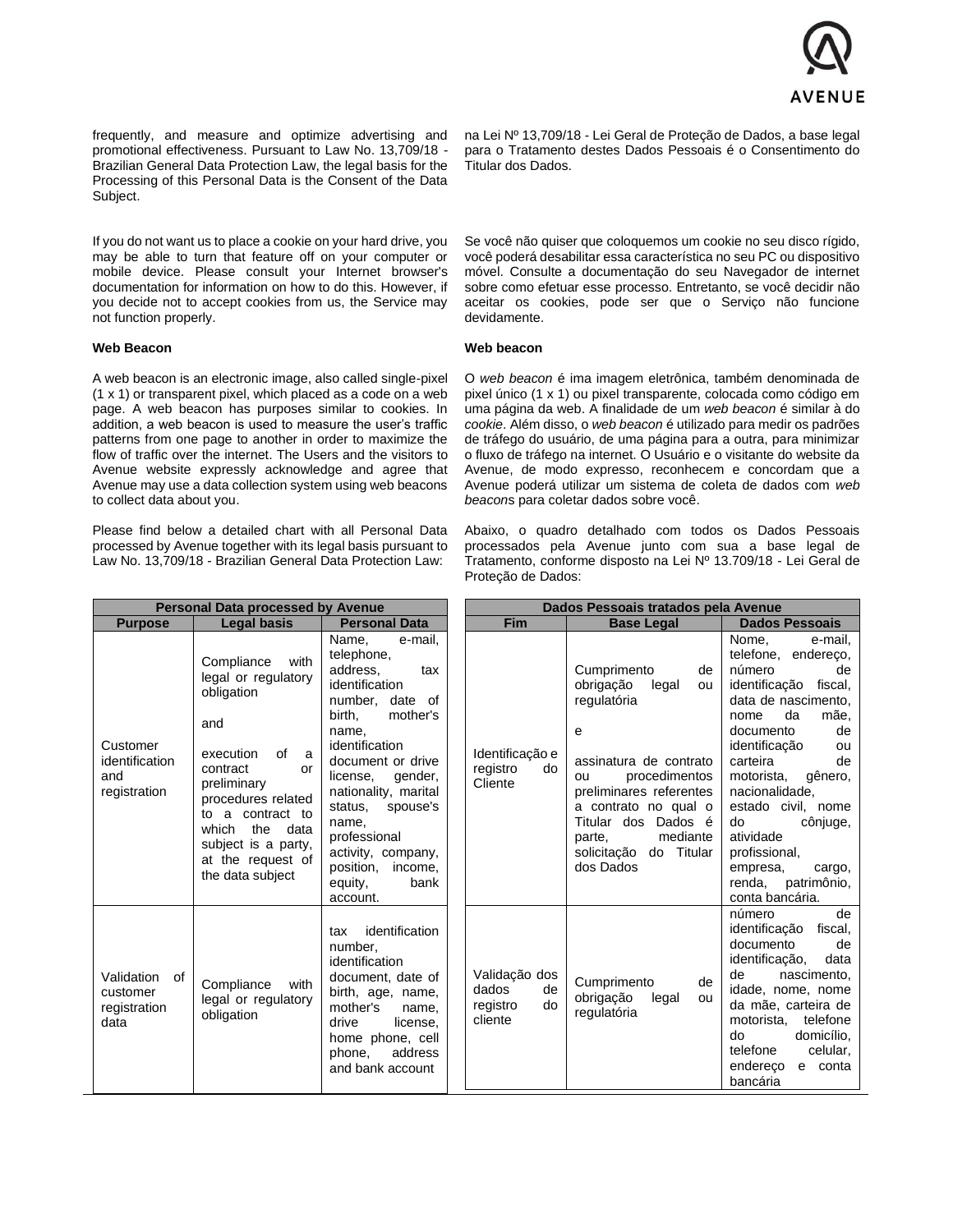

| Customer<br>service               | Execution of<br>a<br>contract<br>or<br>preliminary<br>procedures related<br>to a contract to<br>which the data<br>subject is a party,<br>at the request of<br>the data subject      | Name and e-mail.            |
|-----------------------------------|-------------------------------------------------------------------------------------------------------------------------------------------------------------------------------------|-----------------------------|
| Marketing<br>campaigns            | subject<br>Data<br>consent                                                                                                                                                          | Name, e-mail,<br>telephone. |
| Foreign<br>exchange<br>operations | Execution<br>് റf<br>a<br>contract<br>or<br>preliminary<br>procedures related<br>to a contract to<br>which the data<br>subject is a party,<br>at the request of<br>the data subject | Name and bank<br>account    |

| Atendimento<br>ao cliente | procedimentos<br>ou<br>preliminares referentes<br>ao contrato no qual o<br>Titular dos Dados é<br>uma parte, mediante<br>solicitação do Titular<br>dos Dados                                   | Nome e e-mail.                |
|---------------------------|------------------------------------------------------------------------------------------------------------------------------------------------------------------------------------------------|-------------------------------|
| Campanhas<br>de marketing | Consentimento<br>do<br>Titular dos Dados                                                                                                                                                       | e-mail,<br>Nome.<br>telefone. |
| Operações de<br>câmbio    | Assinatura de contrato<br>ou procedimentos<br>preliminares referentes<br>ao contrato no qual o<br>Titular dos Dados é I bancária<br>uma parte, mediante<br>solicitação do Titular<br>dos Dados | Nome e<br>conta               |

Assinatura de contrato

# **HOW WE USE AND SHARE YOUR DATA**

#### **Third-Party Analytics**

We may use one or more third–party analytics services (such as Google Analytics) to evaluate your use of the Service, to compile reports on activity (based on their collection of IP addresses, Internet service provider, browser type, operating system and language, referring and exit pages and URLs, data and time, amount of time spent on particular pages, what sections of the Service you visit, number of links clicked while on the Service, search terms and other similar usage data), and analyze performance metrics. These third parties use cookies and other technologies to help analyze and provide us the data. By accessing the Service, you Consent, to the extent permitted under applicable law, to the Processing of data about you by these analytics providers in the manner and for the purposes set out in this Privacy Policy. For more information on these third parties, including how to opt out from certain data collection, please visit the sites below.

Google Analytics:<https://www.google.com/analytics>

#### **Aggregate Data**

In an ongoing effort to better understand our users, we might analyze your information in aggregate form to operate, maintain, manage, and improve our Service. This aggregate information does not identify you personally. We may share this aggregate data with our affiliates, agents, and business partners. We may also disclose aggregated user statistics in order to describe our products and services to current and prospective business partners and to other third parties for other lawful purposes.

#### **Sharing with Third Parties**

Some of the Services provided by Avenue are made available by our affiliates or in partnership with third party service providers as provided in the Terms.

We may engage other companies and individuals to perform certain business-related functions on our behalf. Examples may include providing technical assistance, customer

### **COMO UTILIZAMOS E COMPARTILHAMOS OS SEUS DADOS**

# **Análise de Dados por Terceiros**

Podemos utilizar um, ou mais de um serviço de análise de dados (tais como Google Analytics) para avaliar o seu uso do Serviço, compilar relatórios de atividade (com base na coleta de Endereço de IP, provedor de serviço de Internet, tipo de navegador, sistema operacional e idioma, páginas de referência e de saída e URL, data e hora, quantidade de horas em páginas específicas, seções do Serviço visitadas, número de links clicados durante o uso do Serviço, termos pesquisados e outros dados de uso similares) e analisar as métricas de desempenho. Esses terceiros utilizam *cookies* e outras tecnologias para ajudar na análise e fornecer dados. Ao acessar o Serviço, você consente, na extensão permitida em lei aplicável, com o Tratamento de Dados Pessoais, por esses prestadores de análise de dados, do modo e para os fins estabelecidos nesta Política de Privacidade. Para informações adicionais sobre esses terceiros, incluindo como desabilitar determinadas coleta de dados, visite os sites abaixo.

Google Analytics:<https://www.google.com/analytics>

#### **Dados Agregados**

Envidando esforços constantes para entender os nossos usuários, podemos analisar suas informações no agregado para operar, manter, gerir e aperfeiçoar o Serviço. Estas informações agregadas não identificam o usuário pessoalmente. Podemos compartilhar esses dados agregados com as nossas coligadas, agentes e parceiros comerciais. Além disso, podemos divulgar estatísticas agregadas de usuário para descrever os nossos produtos e serviços para parceiros comerciais, atuais e eventuais, e para outros terceiros, para outros fins legais.

#### **Compartilhamento com Terceiros**

Alguns dos Serviços prestados pela Avenue são disponibilizados por nossas coligadas ou em parceria com prestadores de serviço terceirizados, conforme disposto nos Termos.

Podemos contratar outras empresas e indivíduos para desempenhar determinadas funções relacionadas com os negócios em nosso nome. Exemplos incluem a prestação de assistência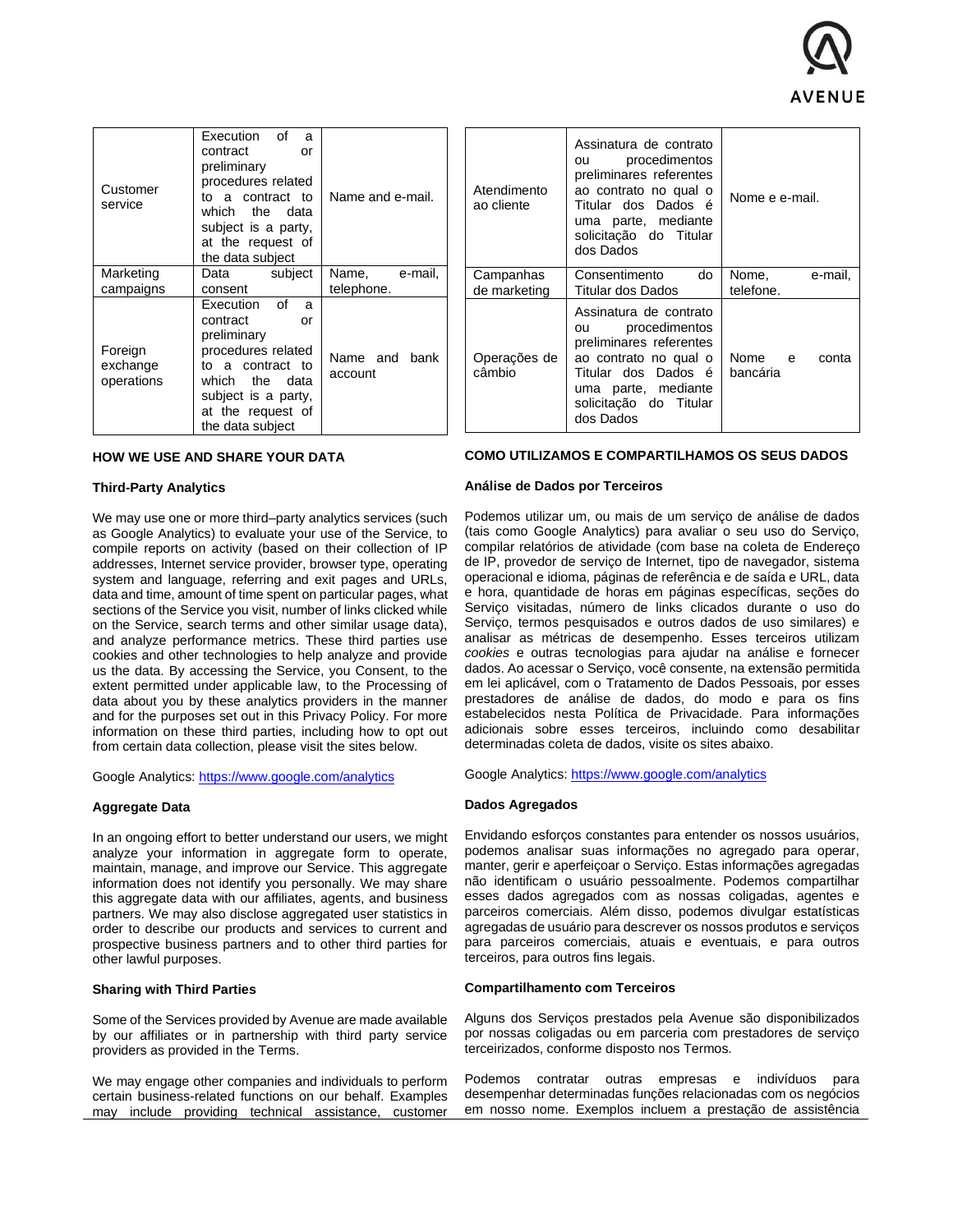

service, financial services, foreign brokers, and marketing assistance.

Generally, these other companies will have access to the Personal Data only as necessary to perform their functions and to the extent permitted by law, provided that Brazilian brokers may have access to your e-mail address to send you marketing emails.

Our contracts with all such third parties require them to protect the confidentiality of the Information we provide to them.

We may engage brokers in Brazil to offer our services to customers that are Brazilian residents to comply with applicable laws and regulations. In such cases, if you are a Brazilian resident, you may also have your Personal Data shared with Brazilian brokers for direct marketing purposes, provided that you have the right to opt out at any time from the use of your Personal Data for such direct marketing purposes, as provided in the sections below.

We may also share your Personal Data with any of our parent companies, subsidiaries, affiliates, or other companies under common control with us.

# **Processing agents and operators**

For more information about Avenue's main third parties and, which are considered Processors, please report to the chart below:

**Processors Processor Responsibility Privacy Policy** BEXS Foreign exchange operations [bexs.com.br/wp](https://www.bexs.com.br/wp-content/uploads/2020/09/politica-de-privacidade-grupo-bexs.pdf)[content/uploads/](https://www.bexs.com.br/wp-content/uploads/2020/09/politica-de-privacidade-grupo-bexs.pdf) [2020/09/politica](https://www.bexs.com.br/wp-content/uploads/2020/09/politica-de-privacidade-grupo-bexs.pdf)[de-privacidade](https://www.bexs.com.br/wp-content/uploads/2020/09/politica-de-privacidade-grupo-bexs.pdf)[grupo-bexs.pdf](https://www.bexs.com.br/wp-content/uploads/2020/09/politica-de-privacidade-grupo-bexs.pdf) Clearing Firm Execution of investment orders If your account is held with DriveWealth, LLC, please see: [legal.drivewealth](https://legal.drivewealth.com/privacy-policy) [.com/privacy](https://legal.drivewealth.com/privacy-policy)[policy](https://legal.drivewealth.com/privacy-policy) If your account is held with Apex Clearing Corporation, please see: [apexclearing.co](https://www.apexclearing.com/privacy-policy/) [m/privacy-policy/](https://www.apexclearing.com/privacy-policy/) Google Analytics Improvement of Services through statistical analysis [https://policies.g](https://policies.google.com/privacy) [oogle.com/privac](https://policies.google.com/privacy) [y](https://policies.google.com/privacy) Bank investment, trust and mortgage services, physician lending and Equipment **Finance** [https://www.gete](https://www.getevolved.com/privacy-policy/) [volved.com/priva](https://www.getevolved.com/privacy-policy/) [cy-policy/](https://www.getevolved.com/privacy-policy/)

técnica, atendimento ao cliente, serviços financeiros, corretoras estrangeiras e assessoria de marketing.

Essas outras empresas acessam os Dados Pessoais, somente, conforme necessário ao desempenho das suas funções e na extensão permitida em lei, observado que corretoras sediadas no brasil poderão ter acesso ao seu e-mail para fins de publicidade.

Nossos contratos com esses terceiros exigem a proteção e confidencialidade das Informações divulgadas.

Nós podemos contratar corretoras sediadas no Brasil para intermediar a oferta dos nossos serviços a investidores residentes naquele país para cumprir a legislação e regulamentação aplicável. Nesses casos, se você é residente no Brasil, você poderá ter dados pessoais compartilhadas com tais corretoras para fins de publicidade direta, observado que você tem o direito de desativar, a qualquer tempo, o uso de seus dados pessoais para essa finalidade, conforme previsto nas seções abaixo.

Além disso, podemos compartilhar os seus Dados Pessoais com qualquer matriz, coligada ou outras empresas sob o mesmo controle da Avenue.

#### **Agentes de tratamento**

Para informações adicionais sobre os principais terceiros da Avenue e, que são considerados Processadores, verifique o quadro abaixo:

| <b>Operadores</b>           |                                                                                                                      |                                                                                                                                                                                                                                        |  |
|-----------------------------|----------------------------------------------------------------------------------------------------------------------|----------------------------------------------------------------------------------------------------------------------------------------------------------------------------------------------------------------------------------------|--|
| <b>Operador</b>             | <b>Responsabilidade</b>                                                                                              | Política de<br><b>Privacidade</b>                                                                                                                                                                                                      |  |
| <b>BEXS</b>                 | de<br>Operações<br>Câmbio                                                                                            | bexs.com.br/wp-<br>content/uploads/<br>2020/09/politica-<br>de-privacidade-<br>grupo-bexs.pdf                                                                                                                                          |  |
| Câmara<br>de<br>Compensação | de<br>Assinatura<br>de<br>pedidos<br>investimento                                                                    | Se a sua conta é<br>com<br>O<br>DriveWealth.<br>LLC, verifique:<br>legal.drivewealth.<br>com/privacy-<br>policy<br>Se a sua conta é<br>Apex<br>com o<br>Clearing<br>Corporation,<br>verifique:<br>apexclearing.co<br>m/privacy-policy/ |  |
| Google Analytics            | Melhoria<br>dos<br>Serviços por meio<br>análise<br>de<br>estatística                                                 | https://policies.go<br>ogle.com/privacy                                                                                                                                                                                                |  |
| Banco                       | Serviços<br>de<br>investimento, fundo<br>hipoteca,<br>e<br>empréstimos físicos<br>e Financiamento de<br>Equipamentos | https://www.gete<br>volved.com/priva<br>cy-política /                                                                                                                                                                                  |  |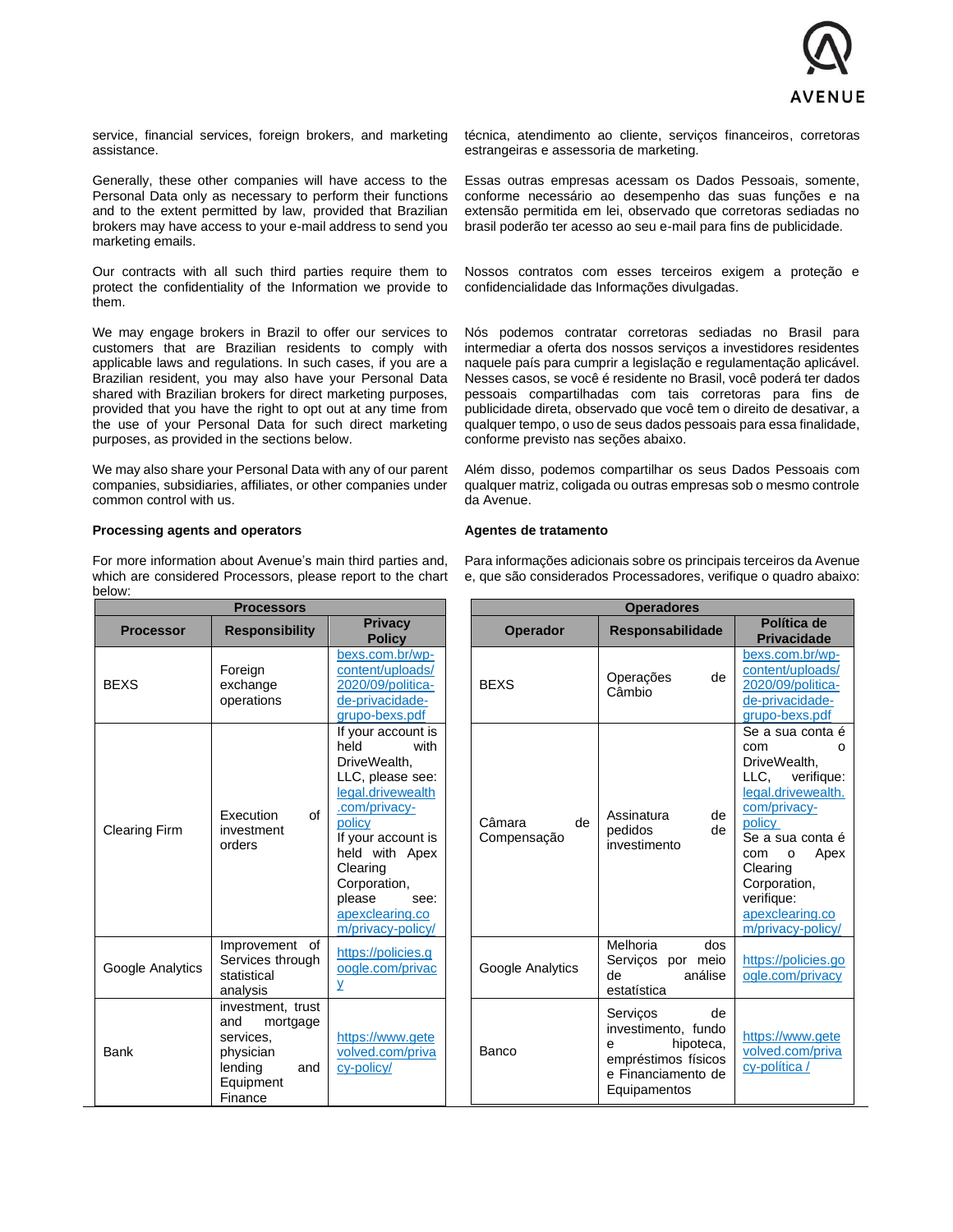

# **Business Transfers**

In the event of a merger, dissolution or similar corporate event, or the sale of all or substantially all of our assets, we expect that the information that we have collected, including Personal Data, would be transferred to the surviving entity in a merger or the acquiring entity. All such transfers shall be subject to our commitments with respect to the privacy and confidentiality of such Personal Data as set forth in this Privacy Policy.

#### **Disclosure to Public Authorities**

We are required to disclose Personal Data in response to lawful requests by public authorities, including for the purpose of meeting national security or law enforcement requirements.

### **Personal Data Rights**

You, as a Data Subject, have the following rights:

| Data Subject rights                             |                                                                                                                                                                                                                                                          |  |
|-------------------------------------------------|----------------------------------------------------------------------------------------------------------------------------------------------------------------------------------------------------------------------------------------------------------|--|
| <b>Right</b>                                    | <b>Description</b>                                                                                                                                                                                                                                       |  |
| Confirmation                                    | Data Subject may request<br>confirmation of<br>which Personal<br>Data are collected and processed<br>by Avenue.                                                                                                                                          |  |
| Access                                          | Data Subject may request, at any<br>time, a copy of his Personal Data<br>held by Avenue                                                                                                                                                                  |  |
| Correction                                      | Data Subject can, at any time,<br>request the correction of<br>his<br>Personal Data.                                                                                                                                                                     |  |
| Anonymization,<br>blocking<br>or<br>elimination | Data Subject can request the<br>temporary suspension<br>of the<br>Processing of his Personal Data<br>and request its elimination from<br>database<br>Avenue<br>when<br>he<br>considers that the information is<br>unnecessary or excessive.              |  |
| Portability                                     | Data Subject has the right to<br>request the transfer of his Personal<br>Data to another service provider,<br>except when it comes to data<br>anonymized.                                                                                                |  |
| Elimination                                     | Data Subject may request the<br>deletion of his Personal Data<br>processed based on Consent.                                                                                                                                                             |  |
| Sharing                                         | Data Subject has the right to be<br>informed about all the third parties<br>with which his Personal Data is<br>shared.                                                                                                                                   |  |
| Non-Consent                                     | Data Subject may not Consent to<br>the Processing of data carried out<br>by Avenue, except in cases where<br>Consent is not a legal requirement<br>for its Processing. If the Consent is<br>not given, Avenue will not be able<br>to provide de Services |  |
| Revocation<br>οf<br>Consent                     | Subject may revoke<br>Data<br>his<br>Consent to the Processing of data<br>carried out by Avenue, except in                                                                                                                                               |  |

### **Fusões e Aquisições**

No caso de fusão, dissolução ou evento corporativo similar, ou venda de todos ou de quase todos os ativos, antecipamos que as informações coletadas, incluindo os Dados Pessoais, serão transferida para a sociedade incorporadora ou adquirente. Todas essas transferências estarão sujeitas aos compromissos referentes à privacidade e confidencialidade desses Dados Pessoais, conforme previstos nesta Política de Privacidade.

# **Divulgação para Autoridades Pública**

Somos obrigados a divulgar Dados Pessoais em caso de solicitações legais ou de autoridades públicas, incluindo para os fins de cumprimento de exigências de segurança nacional ou de obrigação regulatória.

# **Direitos do Titular**

Na capacidade de Titular dos Dados, você tem os seguintes direitos:

| <b>Direitos do Titular dos Dados</b>          |                                                                                                                                                                                                                                                                                 |  |  |
|-----------------------------------------------|---------------------------------------------------------------------------------------------------------------------------------------------------------------------------------------------------------------------------------------------------------------------------------|--|--|
| <b>Direito</b>                                | <b>Descricão</b>                                                                                                                                                                                                                                                                |  |  |
| Confirmação                                   | Titular dos Dados<br>pode<br>O<br>exigir<br>sobre<br>quais<br>Dados<br>confirmação<br>Pessoais são coletados e processados<br>pela Avenue.                                                                                                                                      |  |  |
| Acesso                                        | O Titular dos Dados pode exigir, a<br>qualquer momento, cópia dos seus<br>Dados Pessoais mantidos pela Avenue                                                                                                                                                                   |  |  |
| Correção                                      | O Titular dos Dados pode exigir, a<br>qualquer momento, a correção dos seus<br>Dados Pessoais.                                                                                                                                                                                  |  |  |
| Anonimização,<br>bloqueio<br>ou<br>eliminação | Titular dos<br>Dados<br>pode exigir<br>a<br>suspensão temporária do Tratamento<br>Dados Pessoais<br>dos<br>seus<br>e<br>a<br>eliminação desses dados do banco de<br>dados da Avenue quando considerar as<br>desnecessárias<br>informações<br>ou<br>excessivas.                  |  |  |
| Portabilidade                                 | O Titular dos Dados tem direito de exigir<br>transferência dos<br>Dados<br>seus<br>a<br>para outro prestador de<br>Pessoais<br>serviços, salvo se os dados estiverem<br>anonimizados                                                                                            |  |  |
| Eliminação                                    | O Titular dos Dados pode exigir a<br>eliminação dos seus Dados Pessoais<br>tratados com base em Consentimento.                                                                                                                                                                  |  |  |
| Compartilhamento                              | O Titular dos Dados tem direito de ser<br>informado sobre todos os terceiros que<br>compartilham os seus Dados Pessoais                                                                                                                                                         |  |  |
| Não Consentimento                             | O Titular dos Dados pode não consentir<br>com o Tratamentos de dados realizado<br>pela Avenue, salvo se o Consentimento<br>não<br>exigência<br>for<br>legal<br>para<br><b>Se</b><br>não<br>Tratamento.<br>houver<br>Consentimento, a Avenue não poderá<br>oferecer os Serviços. |  |  |
| Revogação<br>de<br>Consentimento              | O Titular dos Dados pode revogar o<br>Consentimento para Tratamento<br>de<br>dados realizado pela Avenue, salvo no                                                                                                                                                              |  |  |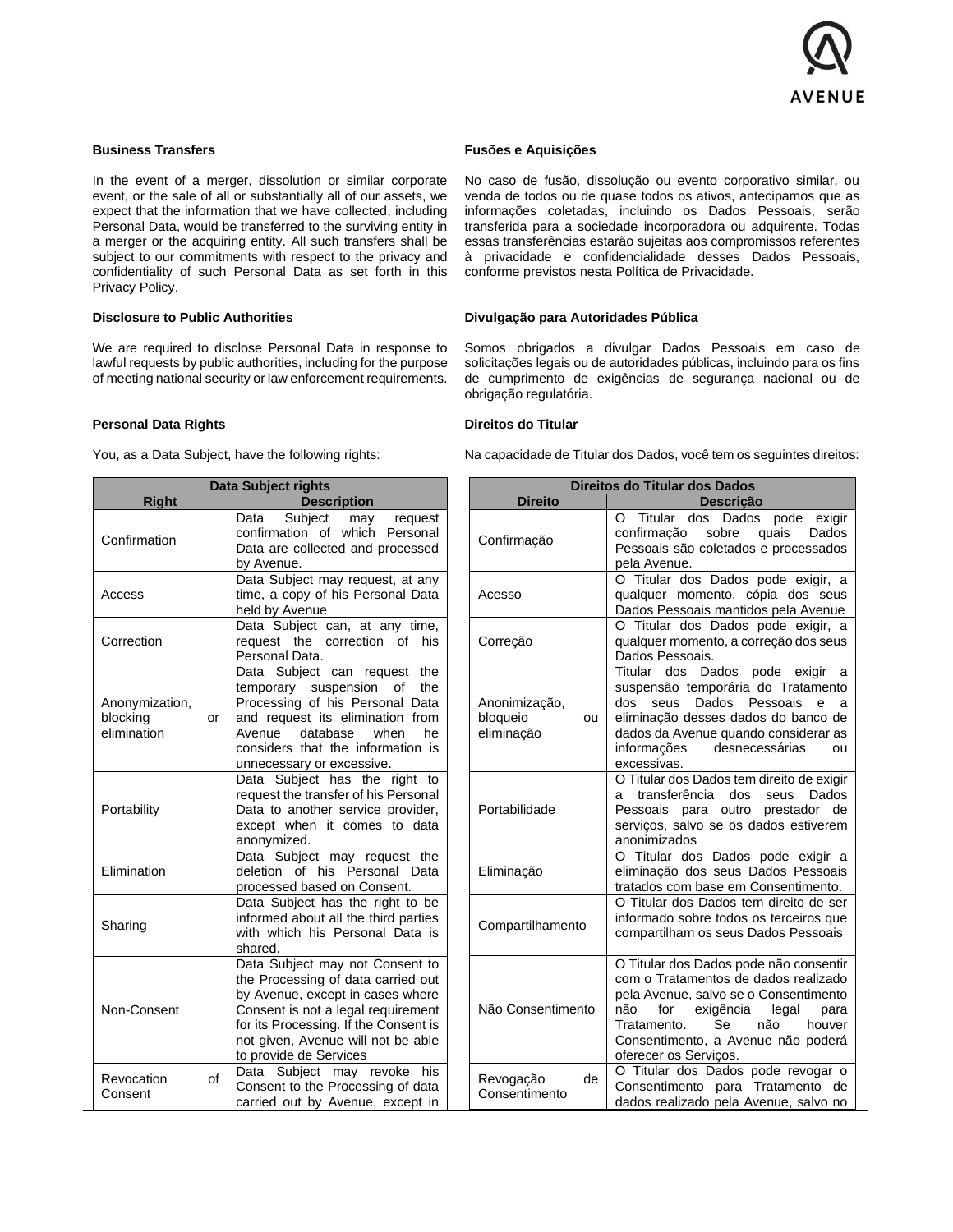

| cases where Consent is not a legal<br>requirement for its Processing. The<br>Processing carried out before the<br>request will remain valid. If the<br>Consent is revoked, Avenue will |  |
|----------------------------------------------------------------------------------------------------------------------------------------------------------------------------------------|--|
| not be able to provide the Services                                                                                                                                                    |  |

To exercise your right related to Personal Data, send an email to our Data Protection Officer at dadospessoais@avenue.us with "Privacy Policy" in the subject line or, as applicable, by logging into an account you have with us. Please allow us a reasonable time to respond to your request.

# **Opt Out for Direct Marketing**

.

You may opt out at any time from the use of your information for direct marketing purposes by emailing the instructions to [dadospessoais@avenue.us](mailto:dadospessoais@avenue.us) or by clicking on the "Unsubscribe" link located on the bottom of any Avenue marketing email. Please allow us a reasonable time to process your request. You cannot opt out of receiving transactional e-mails related to the Service or your account with us.

Additionally, we may share your information with nonaffiliated third parties (i.e., parties that are not our parent companies, subsidiaries, joint ventures, or other companies under common control with us) that may use such information to market to you as provided in sections above. You may: (i) choose to opt-out of such sharing or (ii) request certain information regarding our disclosure of such information to such non-affiliated third parties. In order to do so, contact our Data Protection Officer at [dadospessoais@avenue.us.](mailto:dadospessoais@avenue.us)

# **Accessing and Modifying Personal Data and Communication Preferences**

If you have registered for the Service, you may access, review, and make changes to your Personal Data by following the instructions found on the Service. In addition, you may manage your receipt of marketing and non-transactional communications by clicking on the "unsubscribe" link located on the bottom of any Avenue marketing email. Registered users cannot opt out of receiving transactional e-mails related to their account. We will use commercially reasonable efforts to process such requests in a timely manner. You should be aware, however, that it is not always possible to completely remove or modify information in our databases.

Without prejudice to any changes they make, Avenue may retain your original Personal Data for security and fraud control purposes.

Users must update their Personal Data regularly, as provided in the Terms. To make any modification to the information provided regarding registration, the user must access their account on the Platform.

### **Retention of Personal Data**

We will retain your Personal Data until the purpose for which the data was collected is achieved and in a form that identifies

| caso de o Consentimento não ser a    |
|--------------------------------------|
| base legal para o tratamento. O      |
| Tratamento realizado antes da        |
| revogação permanecerá válido. Se o   |
| Consentimento for revogado, a Avenue |
| não poderá oferecer os Serviços      |

Para exercer o seu direito como Titular dos Dados Pessoais, encaminhe um e-mail para o nosso Encarregado de Proteção de Dados [*Data Protection Officer*] no endereço [dadospessoais@avenue.us](mailto:dadospessoais@avenue.us) com "Política de Privacidade " na linha de assunto ou, conforme aplicável, fazendo *login* na sua conta com a Avenue. Permita que levemos um tempo razoável para a resposta à sua solicitação.

# **Desabilitando o Marketing Direto**

Você pode cancelar a qualquer momento o uso de suas informações para fins de marketing direto, enviando as instruções por e-mail para dadospessoais@avenue.us ou clicando no link "Cancelar inscrição" localizado na parte inferior de qualquer e-mail de marketing da Avenue. Por favor, nos dê um tempo razoável para processar sua solicitação. Você não pode optar por não receber e-mails transacionais relacionados ao Serviço ou à sua conta conosco.

Nós poderemos compartilhar suas informações com terceiros não relacionados (ou seja, terceiros que não sejam a nossa matriz, subsidiárias, associações, ou outras empresas sob o mesmo controle que a Avenue) que possam utilizar essas informações para marketing nos termos previstos nas seções acima. Você pode: (i) desabilitar o compartilhamento ou (ii) solicitar determinadas informações referentes à divulgação dessas informações a esse terceiro não relacionado. Para tanto, contate o nosso Diretor de Proteção de Dados no endereço [dadospessoais@avenue.us.](mailto:dadospessoais@avenue.us)

#### **Acesso e Modificação de Dados Pessoais e Preferências de Comunicação**

Se você se registrou para o Serviço, você poderá acessar, revisar e alterar os seus Dados Pessoais seguindo as instruções no Serviço. Além disso, você poderá gerir o recebimento de comunicados diversos e de marketing clicando no link "*unsubscribe*" [cancelar subscrição] na parte inferior de qualquer e-mail de marketing da Avenue. Os usuários registrados não podem cancelar o recebimento de e-mails das transações referentes as suas contas. Envidaremos esforços comerciais razoáveis para processar essas solicitações em tempo hábil. Entretanto, esteja ciente de que nem sempre é possível remover completamente ou modificar as informações em nosso banco de dados.

Sem prejuízo a qualquer alteração efetuada, a Avenue poderá manter os seus Dados Pessoais originais, por segurança e para prevenção de fraudes.

Os usuários devem atualizar os seus Dados Pessoais regularmente, conforme disposto nos Termos de Uso. Para efetuar qualquer alteração nas informações fornecidas para fins de registro, o usuário deve acessar a Plataforma.

#### **Retenção de Dados Pessoais**

Reteremos os seus Dados Pessoais até que seja alcançado o objetivo para o qual os dados foram coletados e de forma que os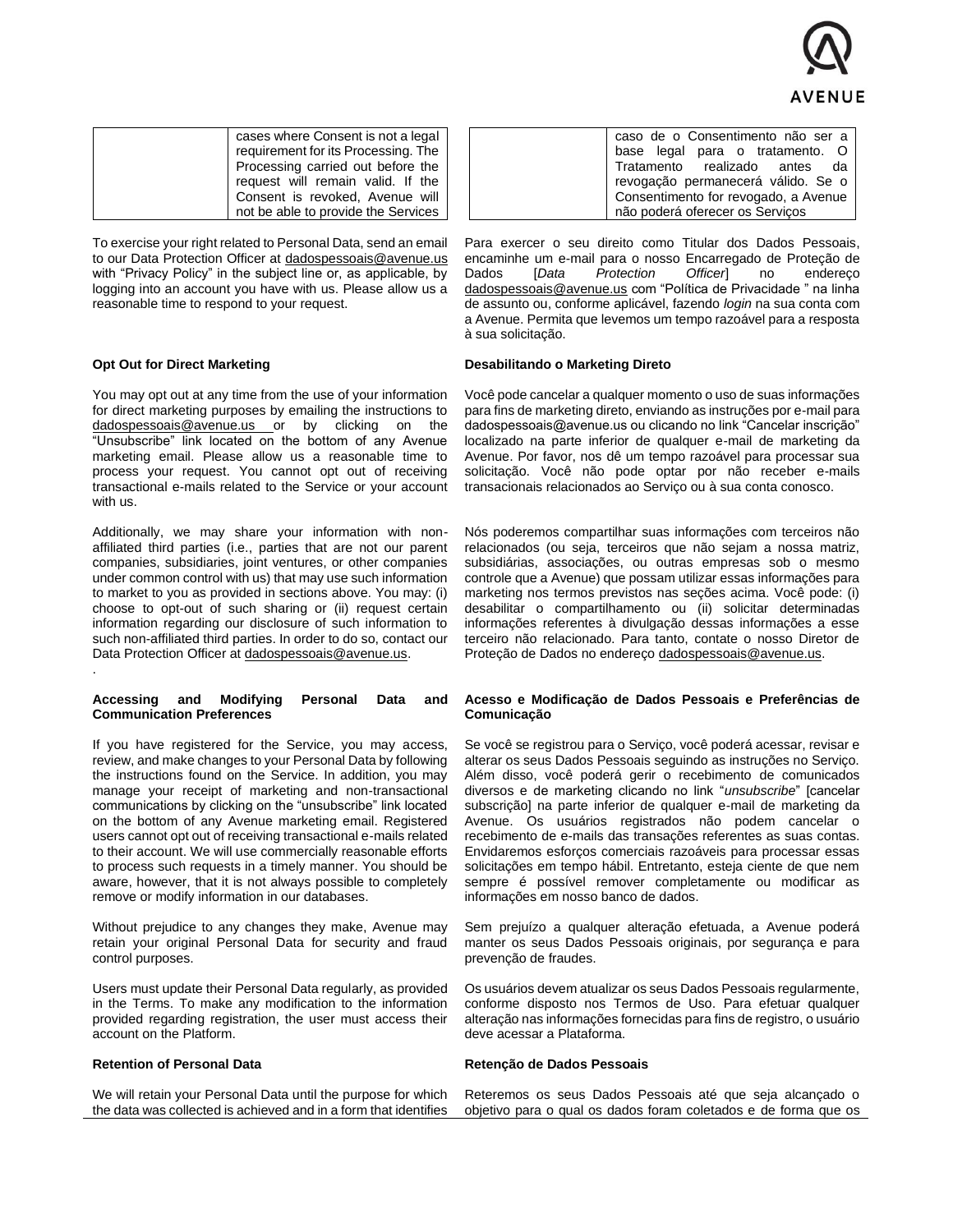

you only for as long as it serves the purpose(s) for which it was initially collected as stated in this Privacy Policy, subsequently authorized, or as allowed under applicable law. After the termination of the Processing, the Personal Data will only be kept for the time required by law or to fulfill business duties and rights.

# **HOW WE PROTECT YOUR INFORMATION**

We take very seriously the security and privacy of the Personal Data that it collects pursuant to this Privacy Policy. Accordingly, we will implement reasonable and appropriate security measures to protect your Personal Data from loss, misuse and unauthorized access, disclosure, alteration and destruction, taking into account the risks involved in Processing, the nature of such data, and the applicable laws and regulations. Please understand, however, that no security system is impenetrable. We cannot guarantee the security of our databases or the databases of the third parties with which we may share your information (as permitted herein), nor can we guarantee that the information you supply will not be intercepted while being transmitted over the Internet. In particular, e-mail sent to us may not be secure, and you should therefore take special care in deciding what information you send to us via e-mail.

# **External Websites**

The Service may contain links to third party websites. Avenue has no control over the privacy practices or the content of any of our business partners, advertisers, sponsors, or other websites to which we provide links. As such, we are not responsible for the content or the privacy policies of those third party websites. You should check the applicable third party privacy policy and terms of use when visiting any other websites.

### **Sensitive Personal Data and individuals with less than 18 years old**

Individuals under the age of 18 are not eligible for the services as set forth in the Terms. Notwithstanding Avenue does not knowingly collect sensitive Personal Data or Personal Data from individuals under the age of 18 to perform the Services. If you are under 18, please be aware that you are no eligible for the Services and do not give us any Personal Data. We encourage parents and legal guardians to monitor their children's Internet usage and to help enforce our Privacy Policy by instructing their children to never provide Personal Data without their permission. If you have reason to believe that a child under the age of 18 has provided Personal Data to us, please contact us, and we will endeavor to delete that information from our databases.

Sensitive Personal Data may be collected from Avenue employees or their dependents for regulatory purposes, or from users when submitting an application to receive full access to the Service. Avenue requests that no such Sensitive Personal Data be provided unless expressly requested. If Sensitive Personal Data is provided to us for any reason and we did not request that such Sensitive Personal Data be provided, you acknowledge that we will, and authorize us to, remove, delete, or destroy such Sensitive Personal Data.

dados que possam identificar o usuário somente enquanto forem necessários aos fins originais, conforme declarado nesta Política de Privacidade, autorizado pelo Titular e conforme permitido nos termos de lei aplicável. Após o término do Tratamento, os Dados Pessoais somente serão mantidos pelo tempo exigido por lei ou para cumprir deveres e direitos comerciais.

# **COMO PROTEGEMOS SUAS INFORMAÇÕES**

Levamos muito a sério a segurança e a privacidade dos Dados Pessoais que coletamos, conforme disposto nesta Política de Privacidade. Do mesmo modo, desenvolvemos medidas de segurança razoáveis e apropriadas para proteger os seus Dados Pessoais de perda, uso indevido, acesso não autorizado, divulgação, alteração e destruição, considerando os riscos envolvidos no Tratamento, a natureza desses dados e leis e regulamentos aplicáveis. Entretanto, esclarecemos que nenhum sistema de segurança é impenetrável. Não garantimos a segurança de nossa base de dados ou da base de dados de terceiros, com os quais compartilhamos suas informações (conforme estabelecido nesta Política de Privacidade), e nem podemos garantir que as informações fornecidas não sejam interceptadas durante a transmissão pela Internet. Em especial, e-mails encaminhados a nós podem não ser seguros e, portanto, você deve ter cuidado adicional ao decidir quais informações você nos encaminha por email.

# **Websites Externos**

O Serviço poderá conter links para websites de terceiros. A Avenue não tem controle sobre as práticas de privacidade ou conteúdo de qualquer dos nossos parceiros comerciais, patrocinadores, consultores, anunciantes, ou outros websites para os quais fornecemos links. Portanto, não somos responsáveis pelo conteúdo ou política de privacidade desses websites de terceiros. Você deve verificar a política de privacidade e termos de uso de terceiros ao visitar qualquer outro website.

#### **Dados Pessoais Sensíveis e indivíduos menores de 18 anos**

Indivíduos menores de 18 anos não se qualificam para os serviços, conforme previsto nos Termos. A Avenue não coleta Dados Pessoais sensíveis ou Dados Pessoais de menores de 18 anos de modo intencional para realizar os Serviços. Se você ainda não completou 18 anos, note que não está qualificado para os Serviços e não deve nos fornecer qualquer Dado Pessoal. Encorajamos aos pais e representantes legais a monitorarem o uso de internet dos seus filhos para ajudar a fazer valer a nossa Política de Privacidade, instruindo aos seus filhos a nunca fornecerem Dados Pessoais sem permissão. Se você acredita que um menor de 18 anos forneceu Dados Pessoais para a Avenue, entre em contato e envidaremos os devidos esforços para eliminar essas informações do nosso banco de dados.

Dados pessoais confidenciais podem ser coletados dos funcionários da Avenue ou de seus dependentes para fins regulamentares, ou de usuários ao enviar uma solicitação para receber acesso total ao Serviço. A Avenue solicita que nenhum dado pessoal confidencial seja fornecido, a menos que seja expressamente solicitado. Se Dados Pessoais Sensíveis nos forem fornecidos por qualquer motivo e não solicitamos que tais Dados Pessoais Sensíveis sejam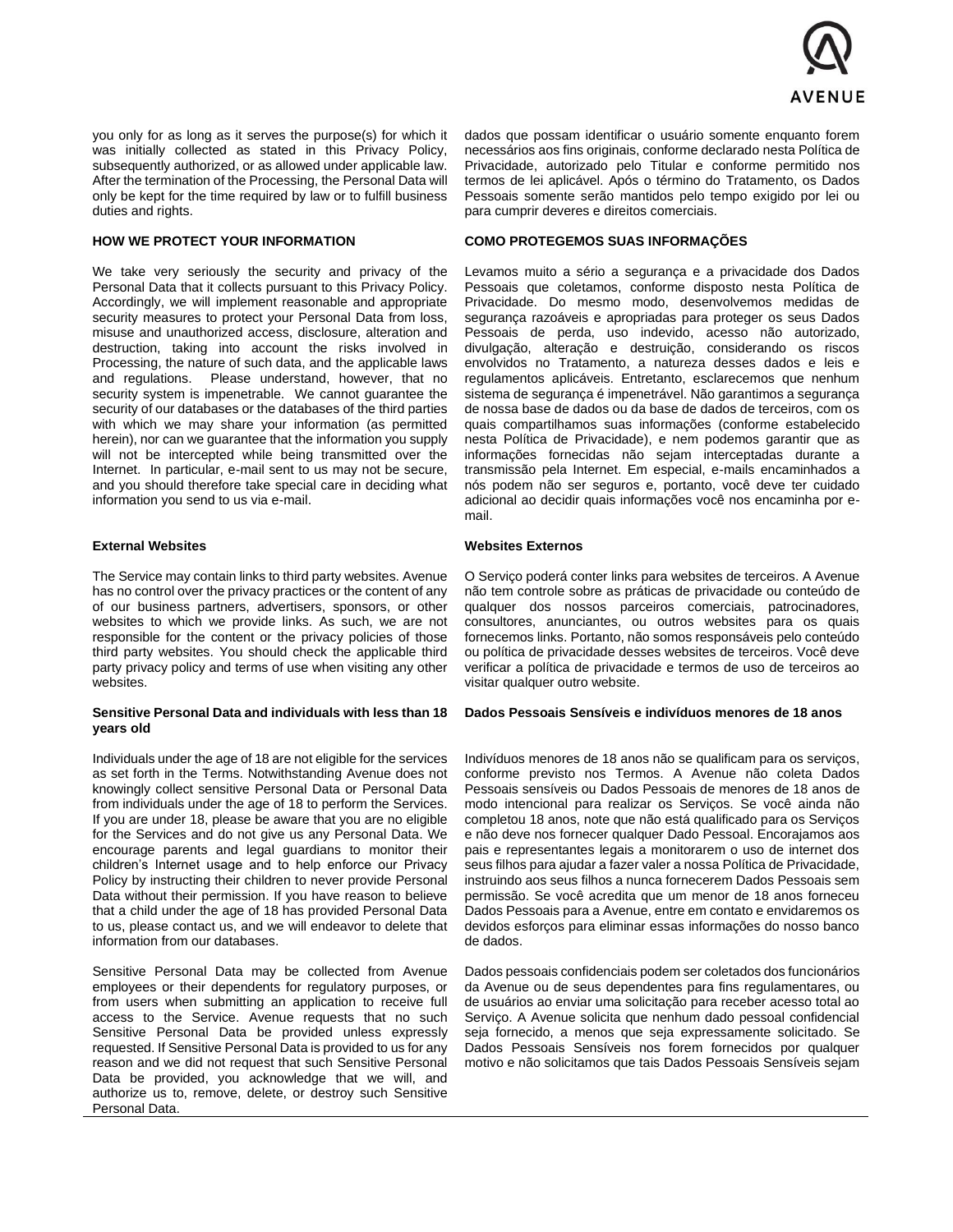

### **California Residents**

Under California Civil Code Section 1798.83, California residents who have an established business relationship with Avenue may choose to opt out of our sharing your Personal Data with third parties for direct marketing purposes. If you are a California resident and (1) you wish to opt out; or (2) you wish to request certain information regarding our disclosure of your Personal Data to third parties for the direct marketing purposes, please send an e-mail to our Data Protection Officer at dadospessoais@avenue.us.

In addition, Avenue does not recognize "Do Not Track" settings and/or signals or other related mechanisms at this time.

### **Nevada Privacy Rights**

If you are a resident of Nevada, you have the right to opt-out of the sale of certain personal information to third parties who intend to license or sell that personal information. You can exercise this right by contacting our Data Protection Officer at dadospessoais@avenue.com with the subject line "Nevada Do Not Sell Request" and providing us with your name and the email address associated with your account. Please note that we do not currently sell your personal information as sales are defined in Nevada Revised Statutes Chapter 603A.

#### **Changes to This Privacy Policy**

This Privacy Policy is effective as of the date stated at the top of this Privacy Policy. We may change this Privacy Policy from time to time, and in the sole discretion of Avenue. Avenue will post any changes on the website and/or notify you via e-mail, at our option, as soon as they go into effect. By using the Service after we make any such changes to this Privacy Policy, you are deemed to have accepted such changes. If you do not accept the changes to this Privacy Policy, you cannot continue to use the Services. Please refer back to this Privacy Policy on a regular basis.

# **Language Disclaimer**

This Privacy Policy is presented in English and Portuguese. Portuguese version is merely for reference. In case of any inconsistence between English and Portuguese versions, English version shall prevail for all purposes**.**

#### **Questions or Requests**

If you have questions or requests about this Privacy Policy, please e-mail our Data Protection Officer at dadospessoais@avenue.us

# **Definitions**

Disregarding the expressions and terms defined throughout this Privacy Policy, the terms and expressions listed below, when capitalized, will have the meanings presented below:

fornecidos, você reconhece que iremos, e nos autoriza, remover, excluir ou destruir tais Dados Pessoais Sensíveis. **Residentes da California**

Nos termos do Código Civil da Califórnia, Artigo 1798.83, os residentes da Califórnia que tenham relacionamento comercial estabelecido com a Avenue poderão desabilitar o compartilhamento de seus dados pessoais, com terceiros, para os fins de marketing direto. Se você for um residente da Califórnia e (1) você quiser desabilitar; ou (2) você quer solicitar determinadas informações com relação a nossa divulgação dos seus dados pessoais para terceiros, para os fins de marketing direto, encaminhe um e-mail para o nosso Encarregado de Proteção de Dados, no endereço dadospessoais@avenue.us.

Além disso, a Avenue não monitora, reconhece ou honra qualquer mecanismo de desabilitação ou de "não rastreamento", incluindo os ajustes e/ou sinais gerais de 'não rastreamento" do navegador web.

#### **Direitos de Privacidade de Nevada**

Se você é residente de Nevada, você tem direito de desabilitar a venda de determinadas informações pessoais para terceiros que têm a intenção de licenciar ou de vender essas informações pessoais. Você exercer esse direito contatando o nosso Encarregado de Proteção de Dados, no endereço [dadospessoais@avenue.us](mailto:dadospessoais@avenue.us) com o assunto "Solicitação de Ausência de Venda de Nevada" e fornecendo o seu nome e o endereço de e-mail associado com a sua seu conta. Note que a Avenue, atualmente, não vende suas informações pessoais, conforme a definição de venda no Estatuto Alterado de Nevada, Capítulo 603A.

#### **Alterações a esta Política de Privacidade**

Esta Política de Privacidade entra em vigor na data declarada no início desta Política de Privacidade. Podemos alterar esta Política de Privacidade, eventualmente, a critério da Avenue. A Avenue postará qualquer alteração à Política de Privacidade e/ou notificará a alteração por e-mail, a critério da Avenue, assim que a alteração entrar em vigência. Ao utilizar o Serviço, após qualquer alteração a esta Política de Privacidade, será considerado que você aceitou as alterações. Se você não aceitar as alterações, você não poderá continuar utilizando os Serviços. Verifique esta Política de Privacidade regularmente.

#### **Aviso Legal sobre Idioma**

Esta Política de Privacidade é apresentada em inglês e em português. A versão em português é mera referência. No caso de inconsistência entre as versões em inglês e português, a versão em inglês prevalecerá, para todos os fins.

# **Perguntas e Solicitações**

Se você tiver dúvidas ou solicitações sobre esta Política de Privacidade, encaminhe e-mail para o nosso Encarregado de Proteção de Dados, no endereço dadospessoais@avenue.us

#### **Definições**

Desconsiderando os termos definidos ao longo desta Política de Privacidade, os termos e expressões listados abaixo, quando em letras maiúsculas, têm os seguintes significados: